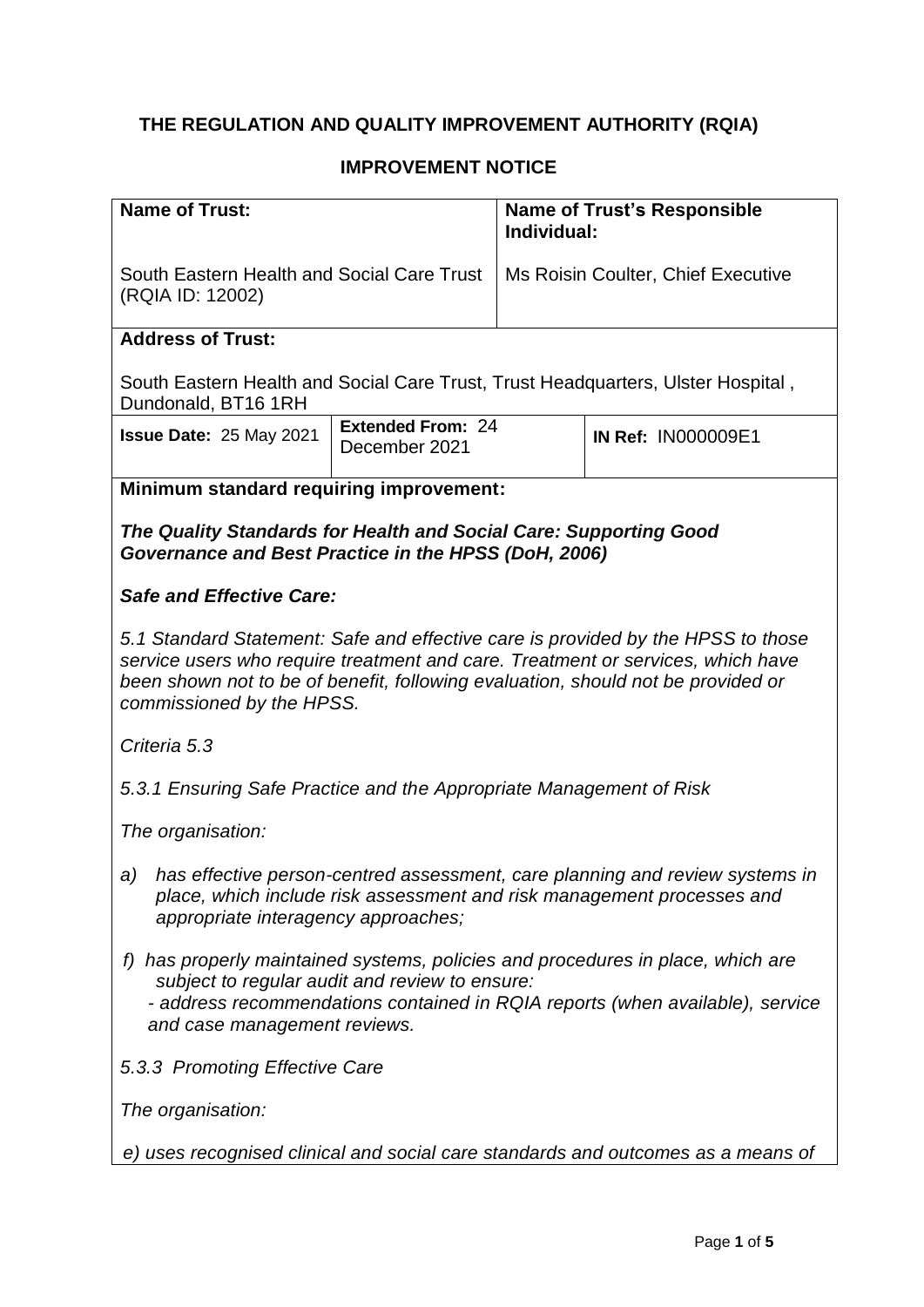*measuring health and social care quality:*

*f) promotes the implementation of evidence based practice through the use of recognised standards and guidelines including guidance from the Department, NICE, SCIE and the National Patient Safety Agency (NPSA);*

## *Accessible, Flexible and Responsive Services:*

*6.1 Standard Statement: Services are sustainable, and are flexibly designed to best meet the needs of the local population. These services are delivered in a responsive way, which is sensitive to individual's assessed needs and preferences, and takes account of the availability of resources.*

*Each organisation strives to continuously improve the services it provides and/or commissions.*

*Criteria 6.3*

*6.3.1 Service Planning Processes*

*The Organisation:*

*a) has service planning processes which promote an equitable pattern of service provision or commissioning based on assessed need, having regard to the particular needs of different localities and people, the availability of resources, and local and regional priorities and objectives;*

*6.3.2 Service Delivery for Individuals, Carers and Relatives*

*The organisation:*

*a) ensures that all service users, carers and relatives are treated with dignity and respect and that their privacy is protected and promoted, including, where appropriate, the use of advocates and facilitators*

#### **Specific failings to comply with the statement of minimum standard:**

An Improvement Notice was issued to the South Eastern Health and Social Care Trust (the Trust) on 25 May 2021. The Improvement Notice was issued as a result of the Trust failing to ensure that the individual and human rights of patients are safeguarded in Ward 27. The mixed model of care and the ward environment did not provide a therapeutic environment appropriate to the needs of the two distinct categories of patients being managed in this ward as identified during inspections in September 2015, July 2017, November 2018 and April 2021.

Following the issue of the Improvement Notice we met with representatives from the Trust on 6 September 2021. Updated information describing action underway in respect of the May 21 action plan, was provided on 3 September and 7 December 2021. This demonstrated progress towards compliance with the actions outlined in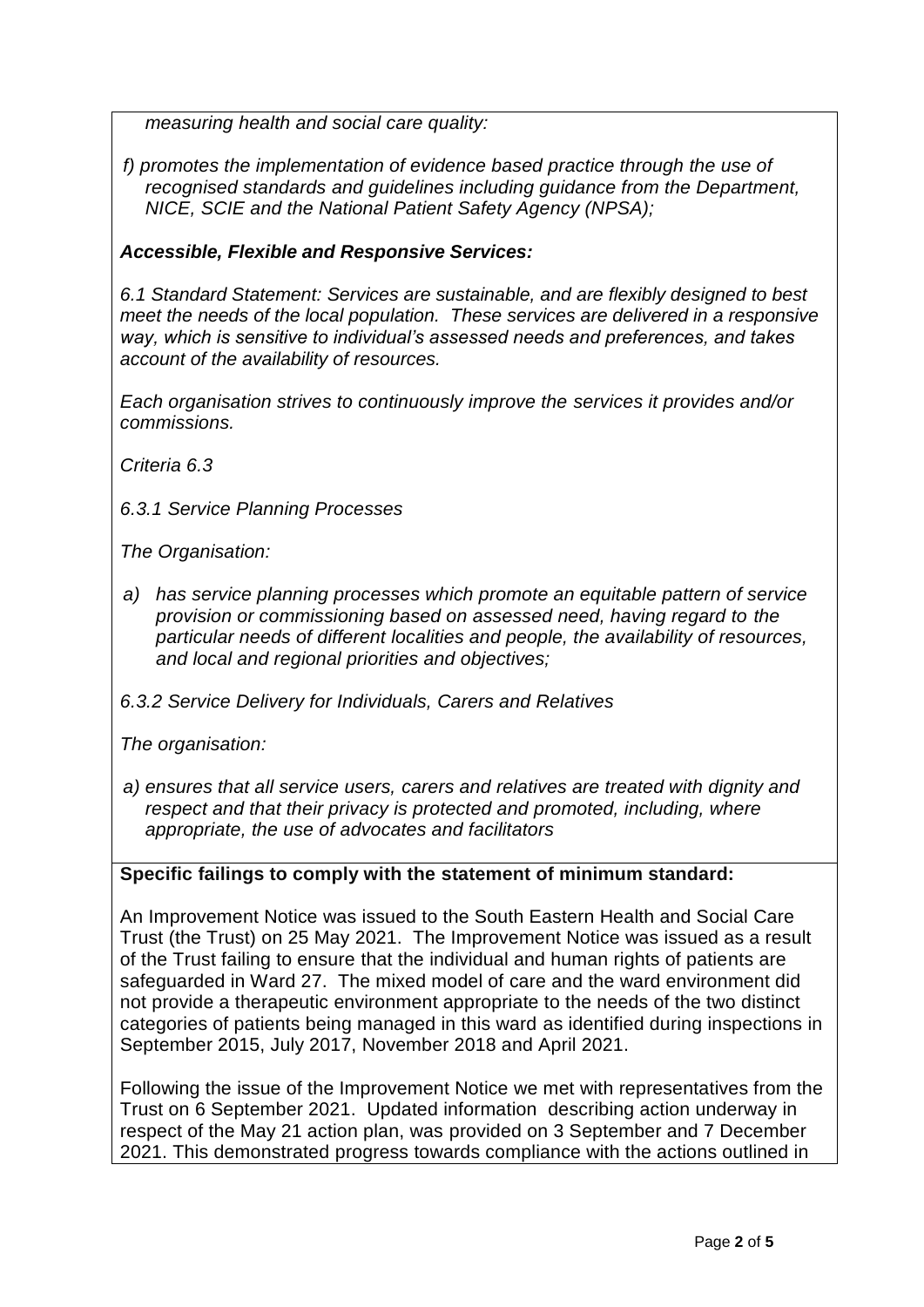the Improvement Notice issued on 25 May 2021. The information provided assurances that the Trust fully understood its responsibilities and had an effective programme of work in place to address requirements set out in the Improvement Notice.

An unannounced inspection of Ward 27, Downshire Hospital from was undertaken between 4 and 25 November 2021. Our inspection team found further evidence of significant improvements.

In relation to the delineation of the two distinct models of care (Psychiatric Intensive Care (PICU) and low secure rehabilitation) provided on the ward, the staffing requirements for each group of patients had been clearly determined using the Telford Model. A deputy ward manager had been allocated to each separate patient group to support their needs. Individual lifestyle/resettlement plans were in place for a group of patients requiring low secure rehabilitation and specific staff had been allocated the task of advancing the resettlement work for this group of patients. It is acknowledged that, for as long as both categories of patients continue to remain in the same ward there will remain a requirement for a flexible model to address staffing challenges, in particular at times of staff shortages and high patient acuity. The Trust must ensure the staffing model is kept under continual review to ensure its meets the therapeutic needs of all patients accommodated. It is our determination that compliance with this action has now been achieved.

In relation to the refurbishment of the environment, there was evidence of significant refurbishment having been completed. Large areas of the ward had been redecorated and new furniture had been ordered for the lounges and dining areas. A new quiet space for use by patients had been created. Two of the four bathroom areas have undergone extensive refurbishment with the remainder either in progress or planned. The standard of cleanliness had improved significantly with evidence of good oversight and monitoring and plans were in place to refurbish the seclusion room to include ventilation and a window. The outside space had undergone significant works with further works planned. Work in relation to patient bays had been delayed due to the need to relocate patients to enable the work to be completed. Ongoing regional bed pressures have impacted decisions to relocate patients and close beds. Steps have been taken to address patient privacy and dignity concerns in the interim period. We have determined that good progress has been made by the Trust with regard to this required action.

In relation to establishing a PICU facility which meets with the National Minimum Standards for Psychiatric Intesive Care, building works had commenced for a new dedicated PICU unit. The completion date for the works remains on target for September 2022. Once the building is completed the Trust will be required to spend some time preparing the unit to receive patients. The target date for completion and a move of patients to the new unit is November 2022. It is our determination that significant progress has been made by the Trust in respect of the new build and thus the date by which the actions in this Improvement Notice must be achieved is extended from 30 September to 30 November 2022.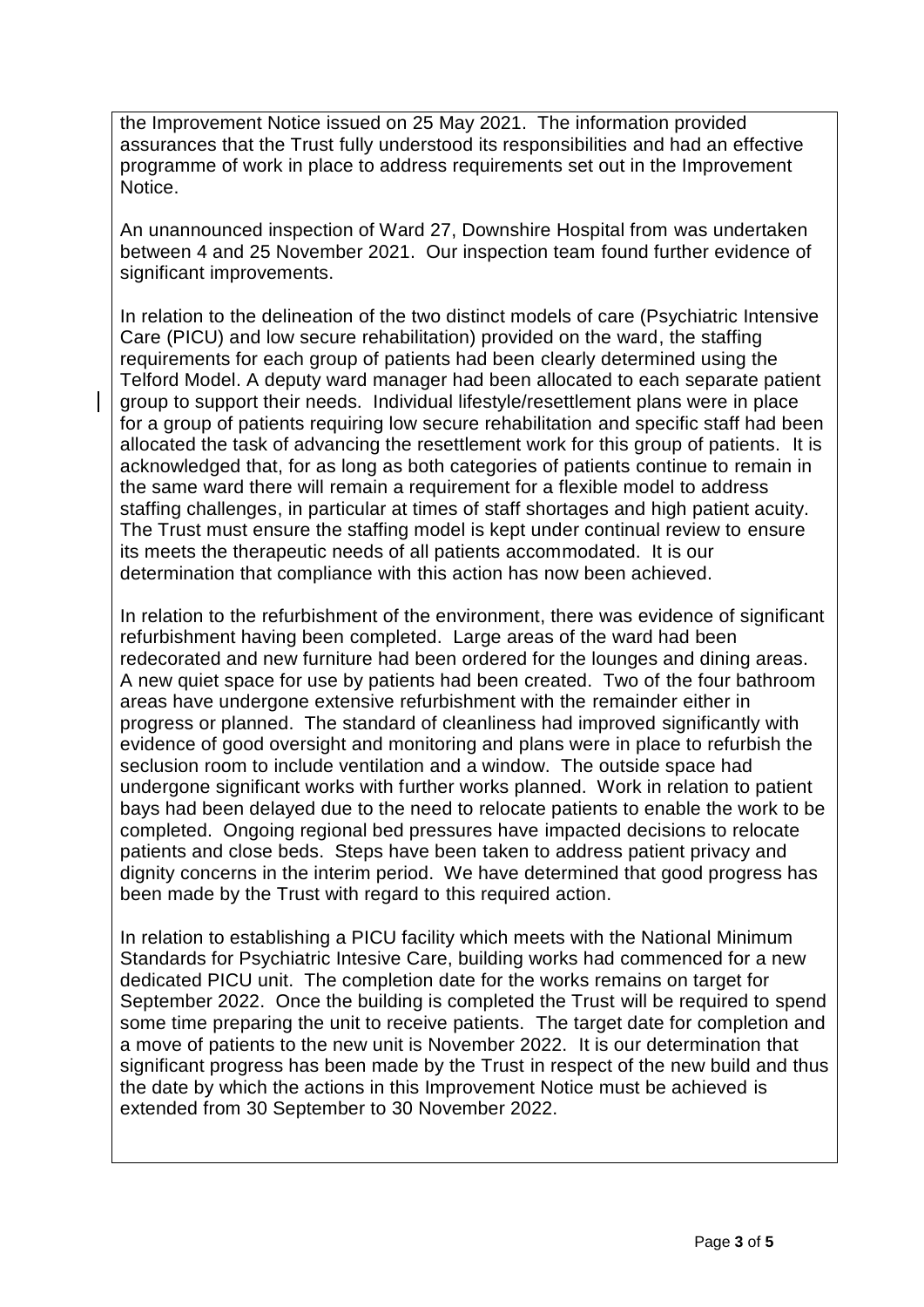In relation to developing and implementing personalised discharge/resettlement plans which meet individual patient needs progress had been made for all eight patients with low secure rehabilitation needs. Since the inspection in April 2021 resettlement planning for patients has commenced. The Trust have demonstrated sustained commitment to progressing the resettlement of this group of patients. We have determined that good progress has been made by the Trust with regard to this required action.

In relation to establishing robust arrangements for monitoring delivery of the actions outlined in the Improvement Notice including oversight by Trust Board and providing RQIA with progress reporting at the end of August and November 2021, there was evidence of robust arrangements for oversight in place and updates had been provided to RQIA as required. The arrangements include regular internal Trust meetings, meetings with regional Health and Social Care Board and updates to the Trust Board. It is our determination that compliance with this action has now been achieved. The Trust have committed to continue to provide RQIA with updated action plans detailing the progress being made.

As a result of the improvements identified, RQIA determined to update the Improvement Notice and amend elements of the actions taking account of the significant progress made by the Trust and evidenced during the inspection 4 to 25 November 2021. In addition, we have extended the date for compliance until 30 November 2022 to enable the completion and commissioning of the PICU.

#### **Improvements necessary to achieve compliance:**

The Chief Executive, Executive Team and Director of Adult Services and Prison Healthcare must:

- 1. Complete the refurbishment of the current environment to optimise the available facilities to better support the complex needs of the patient population.
- 2. Complete and commission the new build PICU facility in line with, the National Minimum Standards for Psychiatric Intensive Care (NAPICU) by November 2022. Any deviations from the proposed timescales should be clearly articulated to all relevant stakeholders in a timely manner.
- 3. Continue to progress the discharge/resettlement plans for patients who are delayed in their discharge to include securing the required resources to deliver on the resettlement plans.
- 4. Continue to provide updates to RQIA at the end of January 2022 and thereafter every three months.